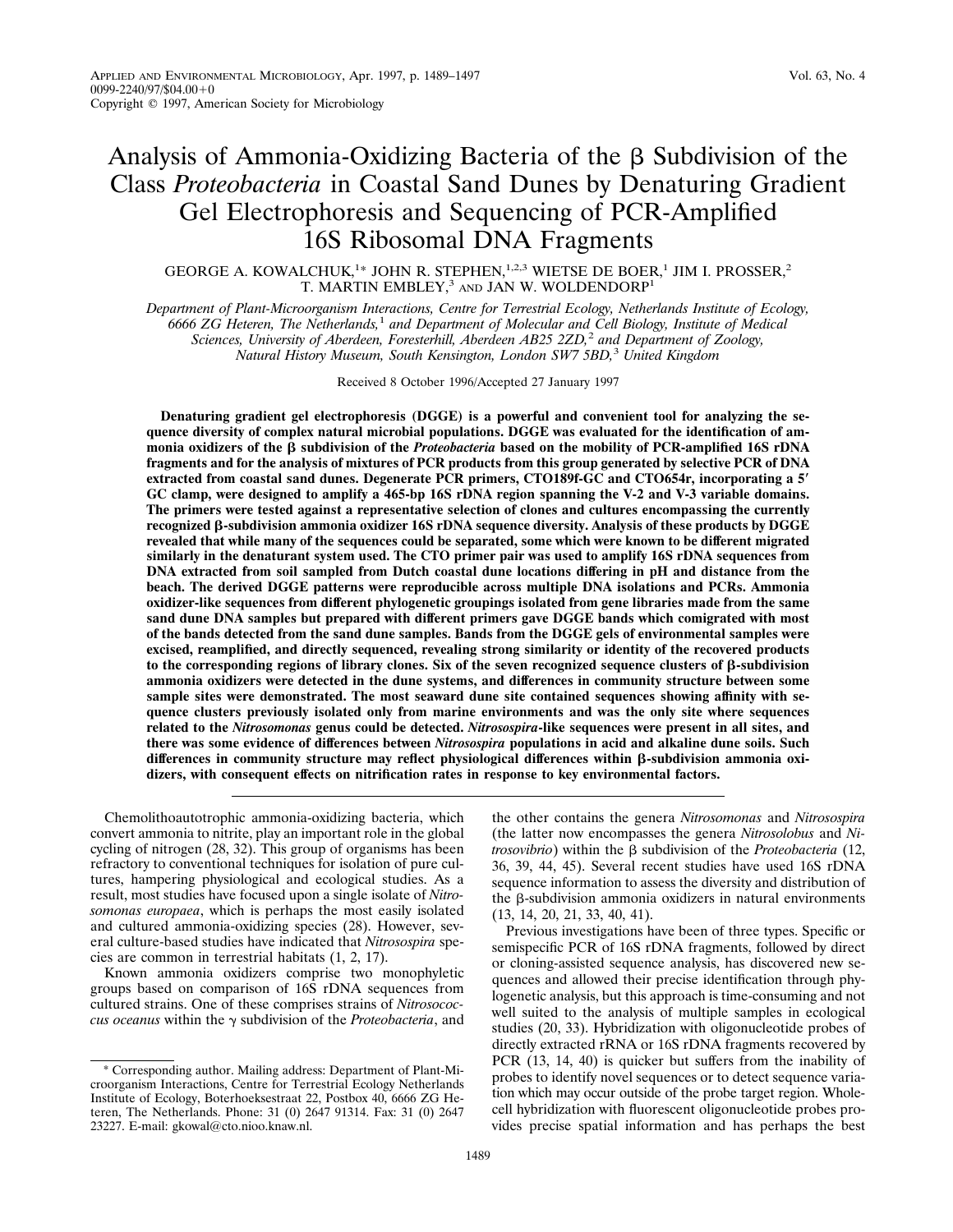long-term potential for accurate quantification of cell numbers (21, 41).

In the present investigation, a fourth molecular approach, denaturing gradient gel electrophoresis (DGGE) (24) of specifically amplified 16S rRNA gene fragments, has been used to analyze the  $\beta$ -subdivision ammonia-oxidizing populations from coastal sand dune samples. Samples taken from a lime-poor dune region differed from each other in both proximity to the beach (from the seaward dune face through the older, landward dunes) and pH (7.9 to 4.5, respectively). Autotrophic ammonia oxidation has been detected in all of these samples (5), although most known ammonia-oxidizing isolates fail to nitrify below pH 6 in liquid culture (28). Lime-rich dune sites (pH 7.7) with similar vegetation were also sampled to allow the comparison of acidic and neutral landward dune sites. As this study employed PCR primers which specifically targeted the b-subdivision ammonia oxidizers, this approach did not detect ammonia-oxidizing bacteria of the  $\gamma$  subdivision of the *Proteobacteria* or as-yet undescribed nitrifiers which might also contribute to the autotrophic ammonia oxidation detected in the samples under investigation. This investigation also failed to address heterotrophic organisms which might contribute to nitrification, although it has been shown elsewhere that autotrophic nitrification is the chief route to nitrate production in this dune system (5).

DGGE provides information about sequence variation in a mixture of PCR fragments of identical length based upon differential mobility in an acrylamide gel matrix of increasing denaturant concentration; it can be used conveniently to infer differences in the composition of microbial communities (9, 22, 35, 43). In addition, clone libraries (33) of PCR-amplified 16S rDNA fragments from each site were made to identify, by phylogenetic analysis, some of the potential  $\beta$ -subdivision ammonia oxidizers present in the dune samples. DGGE patterns from environmental samples were compared with the migration of reference clones of known sequence, and the major environmental bands were excised, reamplified, and sequenced to investigate their identities further. DGGE, coupled with sequence analysis, allowed the detection of specific groups of b-subdivision ammonia oxidizers and permitted their presence to be correlated with key environmental factors.

#### **MATERIALS AND METHODS**

**Terschelling and Meijendel sand dune soil samples.** Soil samples were collected in September 1994 from two sand dune areas in the Netherlands, the island of Terschelling (53°23'N, 5°16'E) and the coastal nature reserve Meijendel (52°08'N, 4°19'E). Characteristics for these sites are shown in Table 1. At the Terschelling site, samples were taken along a transect from the seaward dune face through the older landward dunes. The lime-poor nature of this region has led to decalcification in the top layers of landward dune sites, which is reflected in an acidic soil pH (10). A succession of the vegetation along this transect has been described (39) and includes marram grass (*Ammophila arenaria*) in the seaward sites, with a transition to mainly grasses and a mixture of lichens inland (*Calamogrostis epigejos* and *Elymus* sp.; *Cladina patentosa* and *Campylopus ithoglexus*), and grasses and sedges at the locations furthest inland (*Corynephorus canescens* and *Carex arenaria*). Meijendel samples were relatively lime rich (alkaline) and were taken from one protected seaward dune location (M-6), where *Ammophila arenaria* was the dominant vegetation, and one landward dune location (M-7), whose vegetation was dominated mainly by grasses and herbs (*Phleum arenatium* and *Sedum acre*). Each soil sample was prepared by homogenizing (sieving through a  $\leq$ 4-mm mesh sieve) at least 30 100-mm cores taken from beneath tussocks of marram grass. Analyses of pH, moisture, total nitrogen, total CaCO<sub>3</sub>, NO<sub>3</sub><sup>-</sup>, N mineralization after 100 days, and relative nitrification rates were as described by Troelstra et al. (37) and De Boer et al. (5). Samples were placed in an insulated container during transport and stored at 4°C until use. All values represent the mean of two measurements, except for N mineralization after 100 days, which was performed in triplicate. The results of these analyses are summarized in Table 1.

**DNA extraction.** Direct DNA extractions were performed by cell disruption by a modification of the method described by Stephen et al. (33). The soil sample (0.5 g [wet weight]), 0.5 ml of 120 mM  $K_2HPO_4$  buffer (pH 8.0), 0.5 g of glass

TABLE 1. Characteristics of Terschelling and Meijendel sand dune samples at the time of sampling

| Site <sup>a</sup> | pH  | Moisture<br>content<br>(%) | Total N<br>$(mg \text{ kg}$ $\text{dry}$<br>$wtl^{-1}$ ) | Total CaCO <sub>3</sub><br>$(g \; kg \; [dry])$<br>$wtl^{-1}$ | $Min-N^*$ | N mineraliza-<br>tion/100 days<br>$(mg \text{ kg}$ $\text{dry}$<br>$wt$ <sup>-<math>)^b</math></sup> | Relative<br>nitrifica-<br>tion rate<br>$(\%)^c$ |
|-------------------|-----|----------------------------|----------------------------------------------------------|---------------------------------------------------------------|-----------|------------------------------------------------------------------------------------------------------|-------------------------------------------------|
| $T-1$             | 7.9 | 3.0                        | 50                                                       | 0.71                                                          | 0.84      | $2.3 \pm 0.1$                                                                                        | 100                                             |
| $T-2$             | 7.9 | 2.7                        | 176                                                      | 0.72                                                          | 2.80      | $12.5 \pm 4.2$                                                                                       | 100                                             |
| $T-3$             | 6.1 | 4.3                        | 405                                                      | 0.00                                                          | 3.01      | $23.4 \pm 6.0$                                                                                       | 100                                             |
| $T-4$             | 4.9 | 2.8                        | 240                                                      | 0.04                                                          | 2.80      | $16.0 \pm 3.9$                                                                                       | 38                                              |
| $T-5$             | 4.8 | 4.7                        | 301                                                      | 0.02                                                          | 1.40      | $16.4 \pm 0.8$                                                                                       | 61                                              |
| $M-6$             | 7.8 | 3.1                        | 125                                                      | 2.74                                                          | 1.96      | $11.6 \pm 0.4$                                                                                       | 100                                             |
| $M-7$             | 7.6 | 2.9                        | 292                                                      | 2.54                                                          | 4.97      | $13.6 \pm 1.0$                                                                                       | 100                                             |

*<sup>a</sup>* T and M represent samples from Terschelling and Meijendel, respectively. Terschelling sites are numbered from the most seaward site (T-1) to the most landward site (T-5). M-6 represents a seaward dune location that is protected from sprayed seawater and mist and exposure to wind-blown sand. M-7 repre-

 $\frac{b}{c}$  ± indicates 95% confidence limits. *c* Relative nitrification is defined as (total nitrate production/total mineralized  $\text{N} \times 100\%$ .

beads (diameter, 0.1 mm; BioSpec Products, Techno Lab, Alkmaar, The Netherlands), and 0.5 ml of water-saturated phenol (pH 8.0) (Aquaphenol; Ampligene, Illkirch, France) were mixed in a 2-ml screw-cap polypropylene tube (Anthos Labtec, Heerhugowaard, The Netherlands). The samples were shaken at 5,000 rpm three times for 30 s in a mini-beadbeater (BioSpec Products) and chilled on ice between shaking periods. After centrifugation (5 min at 5,000  $\times g$ ), 0.4 ml of the aqueous layer was removed and extracted with 0.5 ml of watersaturated phenol and then with a 1:1 mixture of water-saturated phenol and chloroform-isoamyl alcohol (24:1). DNA was precipitated for 2 h at  $-20^{\circ}$ C with 2 volumes of ice-cold 96% ethanol and 0.1 volume of 3 M sodium acetate (pH 5.2). After centrifugation for 15 min (14,000  $\times$  *g* at 4°C), the pellet was washed once with ice-cold 70% ethanol and allowed to air dry. The dried pellet was resuspended in 40  $\mu$ l of TE buffer (10 mM Tris, 1 mM EDTA [pH 8.0]) and run on a composite  $0.5\times$  TAE (1 $\times$  TAE is 0.04 M Tris base, 0.02 M acetic acid, and 1.0 mM EDTA [pH 7.5]) agarose gel, prepared by pouring a 2% agarose–1% polyvinylpolypyrrolidone (PVPP; Sigma, St. Louis, Mo.) gel in  $0.5 \times$  TAE and cutting away all except the top 20 mm containing the slots after solidification. The remainder of the gel was then prepared with  $1\%$  agarose in  $0.5\times$  TAE. During electrophoresis, most brownish-yellow humic substances remained within the PVPP portion of the gel while DNA passed into the 1% agarose portion of the gel. All DNA longer than 10 kb was excised for purification with the QIAquick gel extraction kit (Qiagen, Inc., Chatsworth, Calif.). DNA was eluted in a final volume of  $60 \mu l$  of sterile deionized water.

**Preparation of DNA templates from standards.** Liquid cultures (50 ml) of ammonia oxidizers were grown in 250-ml flasks at  $20^{\circ}$ C in the dark for 6 weeks without shaking in a medium containing 330 mg of  $(NH<sub>4</sub>)<sub>2</sub>SO<sub>4</sub>$ , 100 mg of  $KH_2PO_4$ , 40 mg of  $MgSO_4 \cdot 7H_2O$ , 15 mg of CaCl<sub>2</sub>, and 1 ml of a trace element solution (4) per liter of deionized water. DNA extractions from *Nitrosomonas europaea* ATCC 25978, *Nitrosospira briensis* C-128 (12) and *Nitrosospira* sp. strain AHB1 (6) were performed by a standard mini-chromosomal DNA extraction method (30), except that cells were first pelleted by centrifugation for 30 min at 14,000 3 *g* prior to extraction. Cultures of *Comamonas testosteroni* NCIMB 8955, *Variovorax paradoxus* NCIMB 9899, *Methylobacillus glycogenese* NCIMB 11375, and *Methylomonas methylotrophus* NCIMB 10515 and 11376 were grown in 50 ml of liquid media as directed by the supplier (25), and templates for PCR were prepared by boiling cells in the presence of Chelex 100 (Bio-Rad Laboratories, Hercules, Calif.) (20, 42). Plasmid extractions from recombinants from clone libraries used either the Wizard mini-plasmid preparation kit (Promega, Madison, Wis.) or the Qiaquick mini-plasmid preparation kit (Qiagen, Inc.).

**PCR primer design and PCR conditions.** All PCRs for DGGE were conducted with an equimolar mixture of three forward primers (CTO189fA-GC, CTO189fB-GC, and CTO189fC-GC), each with a GC clamp (31), and a reverse primer containing a single ambiguous base. The forward primers CTO189fA and CTO189fB (CCGCCGCGCGGCGGGCGGGGCGGGGGCACGGGGGGAGRAAAG CAGGGGATCG [GC clamp underlined]) and CTO189fC-GC (CGCCCGCCG CGCGGCGGGCGGGGCGGGGGCACGGGGGGAG**G**AAAG**T**AGGGGA TCG)were synthesized separately and collectively referred to as CTO189f-GC. The reverse primer sequence was CTO654r (CTAGCYTTGTAGTTTCAAAC GC) (*Escherichia coli* numbering [3]). The primers were designed to amplify partial rDNA sequences from  $\beta$ -subdivision ammonia-oxidizing bacteria while excluding other taxa for which sequences are available. The ability of this primer set to amplify a 465-bp  $\beta$ -subdivision ammonia oxidizer 16S rDNA fragment was tested experimentally against 100 ammonia oxidizer-like 16S rDNA clones representing the currently recognized sequence clusters (33). The CTO189f-GC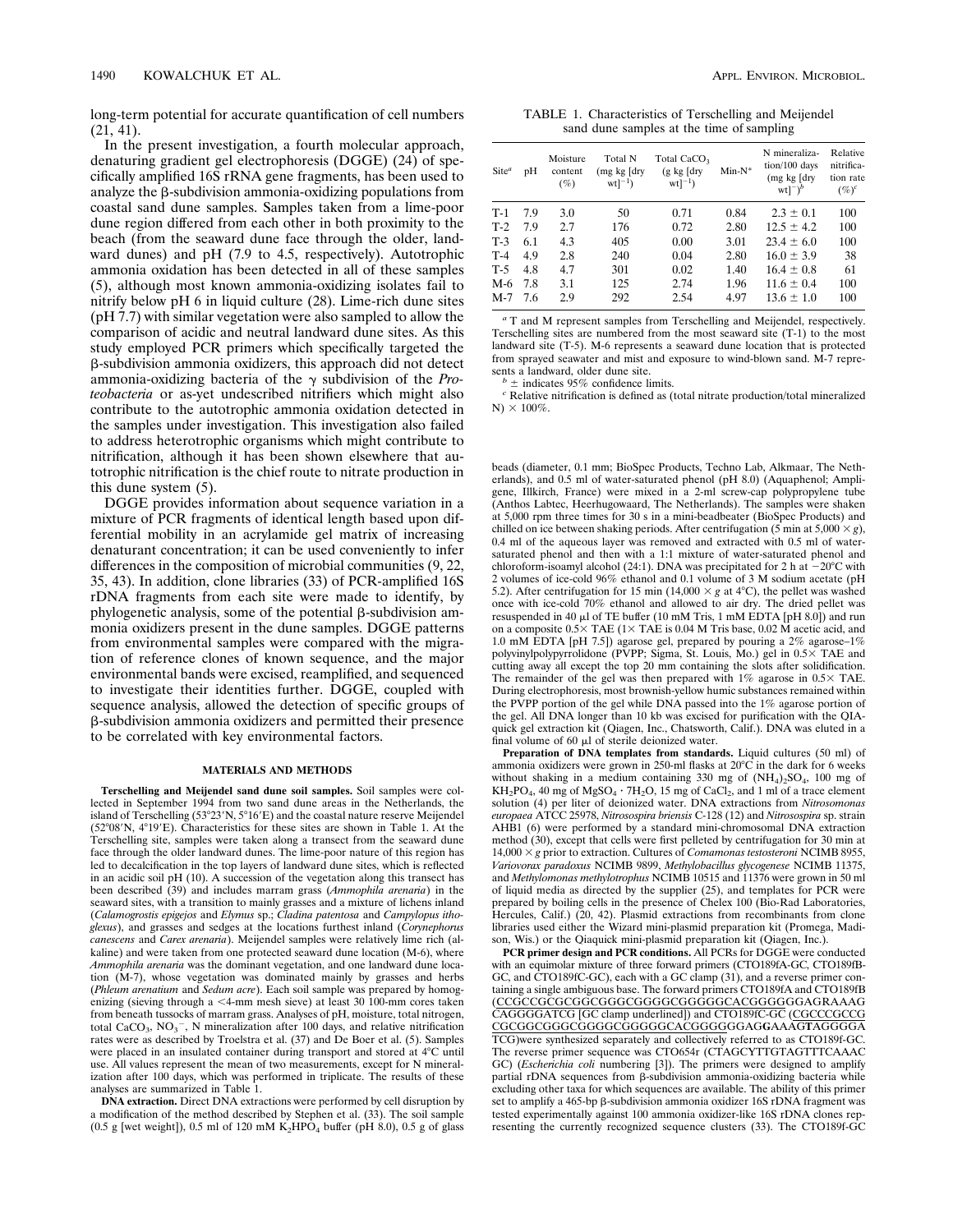TABLE 2. Summary of the PCR conditions used in this study

| Template and reaction vol $(\mu l)$ | Amt of template<br>used $(ng)$ | Amt and type of<br>enzyme used    | Thermocycling program                                                                                                                                                                                                 |
|-------------------------------------|--------------------------------|-----------------------------------|-----------------------------------------------------------------------------------------------------------------------------------------------------------------------------------------------------------------------|
| Environmental samples for DGGE, 50  | $10 - 100$                     | 2.5 U of Expand<br>(Boehringer)   | 60 s at 93 $^{\circ}$ C, followed by 35 cycles of 30 s at 92 $^{\circ}$ C, 60 s at 57 $^{\circ}$ C,<br>and 45 s at $68^{\circ}$ C (+1 s cycle <sup>-1</sup> ), followed by 5-min final<br>extension at $68^{\circ}$ C |
| Cloned sequences for DGGE, 25       | 10                             | 1.25 U of Expand<br>(Boehringer)  | 60 s at 93 $^{\circ}$ C, followed by 30 cycles of 30 s at 92 $^{\circ}$ C, 60 s at 57 $^{\circ}$ C,<br>and 45 s at $68^{\circ}$ C (+1 s cycle <sup>-1</sup> ), followed by 5-min final<br>extension at $68^{\circ}$ C |
| Cloned sequences for PCR assays, 25 | 10                             | 1.25 U of Dynazyme<br>(Finnzymes) | 120 s at 94 $\degree$ C, followed by 30 cycles of 30 s at 94 $\degree$ C, 60 s at 57 $\degree$ C,<br>and 45 s at 72 $^{\circ}$ C (+1 s cycle <sup>-1</sup> )                                                          |

primer showed a 1-bp mismatch with the following published  $\beta$ -subdivision ammonia oxidizer 16S rDNA sequences (*E. coli* numbering [3]): *Nitrosomonas* strain NM.83 (accession number M96400 [12]) (position 196-T), environmental clones pH7B/S2 (191-T) and pH4.2B/35 (199-G), and marine enrichment sequence B2bM2ii (193-T) (32). The only mismatch detected for the reverse primer was for *Nitrosomonas ureae* (position 649-A; accession number Z46994 [27]). Under the described PCR conditions, cloned sequences containing single mismatches with the CTO primer pair produced amplification products. *Nitrosomonas* strain NM.83 and *N. ureae* were not tested.

The possibility of amplifying rDNA from other bacterial groups was evaluated by FastA searches of the EMBL sequence database and by use of the CHECK-PROBE facility of the Ribosomal Database Project (18, 26). No other sequence with less than a total of three differences from the primer sequences was detected.

All PCRs were conducted with the buffers supplied by the manufacturers and under the conditions presented in Table 2. All reaction mixtures were overlaid with an equal volume of mineral oil (Sigma, molecular biology grade) and run in an OmniGene Thermal Cycler (Hybaid, Teddington, United Kingdom). The PCR products were examined by standard agarose gel electrophoresis (1.5% agarose,  $0.5 \times$  TBE  $[1 \times$  TBE is 90 mM Tris-borate [pH 8.3] and 2 mM EDTA) with visualization of DNA by ethidium bromide fluorescence.

**DGGE.** DGGE of PCR products generated by the CTO primer pair was performed by the method described by Muyzer et al. (23) with the use of a D-Gene system (Bio-Rad Laboratories). Polyacrylamide gradient gels (8% polyacrylamide; 1.5 mm thick;  $0.5 \times$  TAE; 37:1 acrylamide-bisacrylamide; 38 to 50% denaturant; 200 by 200 mm) were poured with the aid of a gradient maker (CBS, Del Mar, Calif.) and an Econo-pump (Bio-Rad Laboratories) at a speed of 5 ml  $min^{-1}$  (40-ml gradient volume). Denaturing acrylamide (100%) was defined as 7 M urea with 40% formamide (24). Gels were poured from bottom to top by pricking a hole through the sealing rubber gasket. A 10-ml stacking gel containing no denaturants was subsequently added on top, before polymerization had occurred. Gels were run either for 6.5 h at 200 V or for 16 h at 85 V in  $0.5 \times$  TAE buffer at a constant temperature of 60°C. The gels were stained in MilliQ (Millipore B. V., Etten-Leur, The Netherlands) water containing 0.5 mg of ethidium bromide liter<sup>-1</sup> and destained twice in  $0.5 \times$  TAE buffer prior to UV transillumination. Gel images were stored by using The Imager system (Ampligene). Quantification of ethidium bromide-stained bands for competitive PCR experiments was performed with the ImageQuant program, version 3.3 (Molecular Dynamics, Inc., Sunnyvale, Calif.).

**16S rDNA gene libraries from dune soil DNA samples.** Clone libraries were generated as described by Stephen et al. (33). PCR products generated with the bAMOf and bAMOr primer pair (20) were recovered from dune soil DNA extractions and ligated into a plasmid vector with the pGEM-T system (Promega Corp.) before being used for transformation of *E. coli* (Epicurian Coli XL1-Blue MRF supercompetent cells; Stratagene, La Jolla, Calif.) as specified in the manufacturer's standard protocol. The presence of inserts of the expected size was confirmed by PCR with the flanking vector primers SP6 and T7 (Promega) and a small portion of untreated white colony as the template. Amplification was done by 30 rounds of 94°C for 30 s, 50°C for 30 s, and 72°C for 70 s with 2 U of *Tbr* polymerase (Dynazyme; Finnzymes, Espoo, Finland) and the buffer supplied by the manufacturer. Colonies containing reannealed vector generated a product of approximately 160 bp as predicted from the manufacturer's map. A total of 34 recombinant colonies were grown overnight at 37°C with shaking at 200 rpm in 3 ml of Luria-Bertani medium (Difco Laboratories, Detroit, Mich.) supplemented with 50 mg of ampicillin  $ml^{-1}$ . Plasmid isolation used the Wizard miniprep kit (Promega). DNA sequence was generated with the vector-priming sites SP6 and T7 and the internal 16S rDNA primer sites described by Edwards et al. (7). Sequencing reactions were performed with an ABI PRISM Dye Terminator Cycle Sequence Ready Reaction kit as specified by the manufacturer (Perkin-Elmer, Foster City, Calif.). The products were analyzed with an Applied Biosystems (San Jose, Calif.) automatic sequencer (model 373 with "Stretch" adapter; Department of Biotechnology, Wageningen, The Netherlands), and sequences were assembled with the Sequence Navigator program (version 1.0, release 3.0.1; Applied Biosystems).

**Analysis of clone sequences.** All sequences were aligned against a representative selection of prokaryote sequences extracted from the Ribosomal Database 16S rRNA sequences (18). Sequences were manipulated with SeqApp, version 1.9a169 (11). The alignment used for sequence analysis comprised 1,114 sites which could be unambiguously aligned for all recovered clones and published sequence data. All sequence analyses were implemented in PHYLIP 5.57 (8). Distance matrix analyses were done with the Jukes and Cantor (15) correction, tree construction was done by the neighbor-joining method (29), and bootstrapping was conducted with 100 replicates with the program SeqBoot (8). Affiliations of recovered ammonia oxidizer-like sequences are shown in Fig. 1. Bootstrap support for the sequence clusters was similar to that found previously (33).

**Recovery and sequence analysis of bands from DGGE gels.** The middle portion of bands derived from environmental samples was excised for DNA extraction. Approximately 60 mg of acrylamide gel material per band was put into a 2-ml screw-cap polypropylene tube (Anthos Labtec) with 0.1 g of glass beads (diameter, 0.1 mm; BioSpec Products) and 0.1 ml of TE buffer and shaken, as described above, in a mini-beadbeater (BioSpec Products). After centrifugation at  $14,000 \times g$  for 2 min, the gel fragments and buffer were removed with a pipette, transferred to a 1.5-ml microcentrifuge tube, and incubated overnight at  $37^{\circ}$ C. Buffer containing extracted DNA (1  $\mu$ l) was subsequently used as the template for a 50-µl PCR mixture under the same conditions as described for environmental samples. A sample of each PCR product  $(5 \mu I)$  was subjected to agarose gel electrophoresis, and the other 45  $\mu$ I was purified with Wizard PCR Preps (Promega) and used as template in three double-stranded sequencing reactions with both flanking CTO primers (forward without GC clamp) and the internal primer 536r (16). Reactions were carried out by the same method as used for plasmid templates.

**Nucleotide sequence accession numbers.** The near-full-length clone sequences (1.1 kb) which showed affinity with the  $\beta$ -subdivision ammonia oxidizers have been deposited in GenBank with accession numbers U62867 to U62886. The sequences of bands 2 and 5 from the DGGE gels have been deposited in the EMBL database under accession numbers U70444 and U70445, respectively.

#### **RESULTS AND DISCUSSION**

Testing of the CTO primer pair for  $\beta$ -subdivision ammonia**oxidizing bacteria.** DGGE provides the potential for analysis of sequence diversity of complex natural microbial populations (22). In this investigation, DGGE was evaluated for the identification of b-subdivision ammonia oxidizers based upon the mobility of PCR-amplified 16S rDNA fragments and for analysis of mixtures of PCR products from this group generated by selective PCR from DNA recovered from dune samples varying in location and pH (Table 1).

McCaig et al. (20) previously designed PCR primers to recover selectively  $16S$  rRNA gene fragments from  $\beta$ -subdivision ammonia oxidizers. Application of these primers to natural samples revealed that while they did indeed recover sequences related to ammonia oxidizers, they also amplified a variety of other  $\beta$ -subdivision sequences (33). In the present study, recently published sequence data (20, 33, 38) were used to design new primers for  $\beta$ -subdivision ammonia oxidizers. The new primers, CTO189f-GC and CTO654r, produced PCR products of the expected size from 100 recombinant plasmids chosen to sample the currently recognized 16S rDNA sequence diversity of  $\beta$ -subdivision ammonia oxidizers (Fig. 1) and from DNA of pure cultures of *Nitrosospira* sp. strain AHB1 (6), *Nitrosospira briensis* C-128, and *Nitrosomonas europaea* ATCC 25978. Un-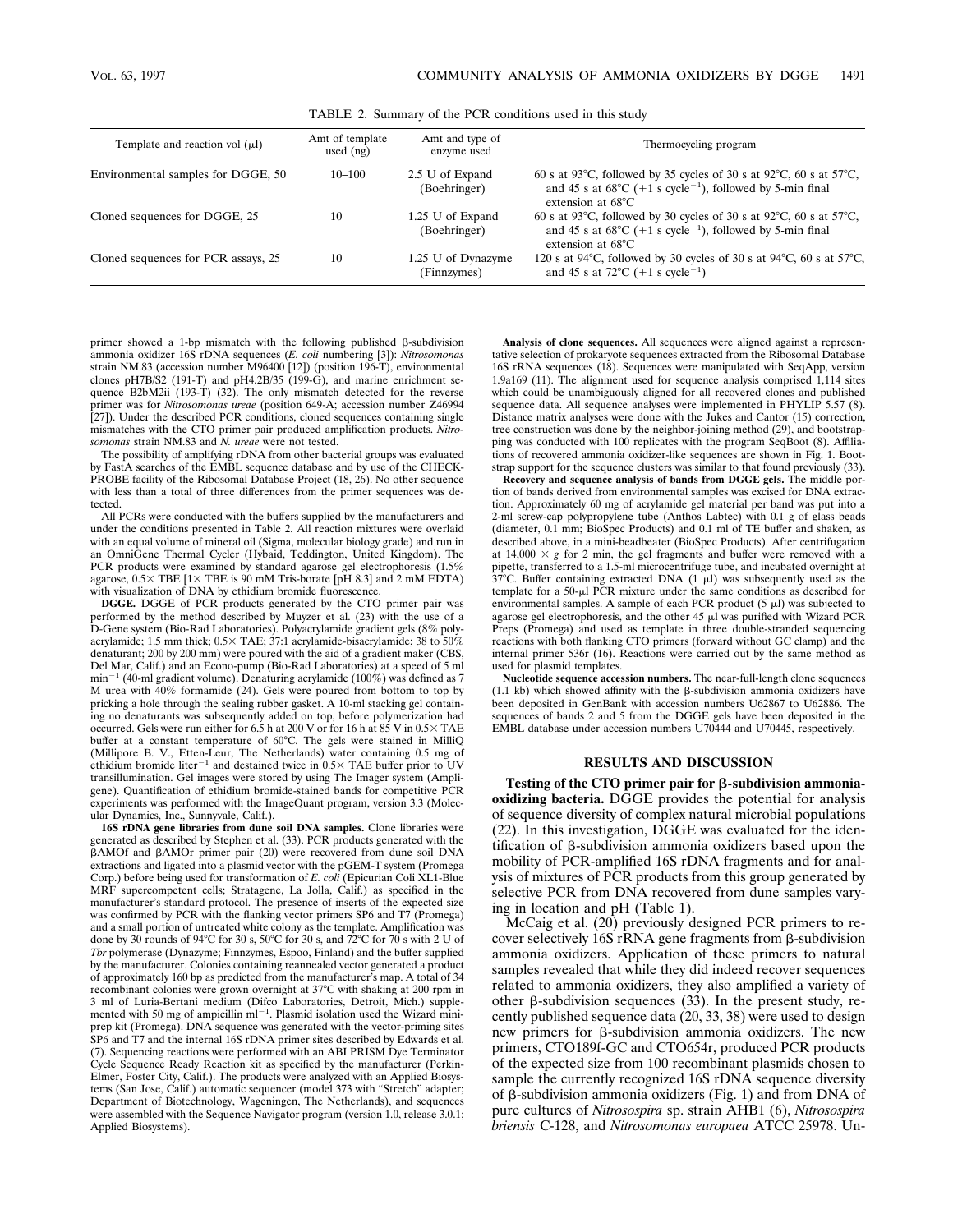

FIG. 1. Neighbor-joining tree based upon partial 16S rDNA sequences from  $\beta$ -subdivision ammonia oxidizers. Sequence analysis was done as described in the text, except that to include all sequences used in the text, only 303 base positions were included in the calculations. Cluster designations are those used by Stephen et al. (33). Environmental clones from this study are referred to with reference to the dune sites from which they were recovered, with p indicating plasmid, T indicating Terschelling, and M indicating Meijendel, as in Table 1. The first numerical value indicates the sample site, and the second numeral is the clone designation; e.g., 1.9 is clone 9 from sample site 1. Sequence names beginning with "pH" or "Env" refer to clones derived from environmental samples from soil (of the pH indicated) and from marine sediment, respectively. Sequence A1bM3 is derived from a marine sediment enrichment culture (33). *Nitrosospira* isolates 40KI, AF, B6, D11, GM4, L115, and T7 were purified from soil (39). For band 2 and band 5, see the description of data in Fig. 5.

der the PCR conditions used, no products were obtained with DNA from the type strains of the related  $\beta$ -subdivision species *Comamonas testosteroni*, *Variovorax paradoxus*, *Methylobacillus glycogenese*, and *Methylomonas methylotrophus*. The new primers did not amplify products from all tested representatives  $(n = 50)$  of the non-ammonia oxidizer sequences recovered from soil samples with the primers of McCaig et al. (20).

To evaluate further the behavior of the new primers, CTO189f-

GC and CTO654r, a series of PCRs was performed with different ratios of template DNA from clones pH4.2A/6 (*Nitrosospira*, cluster 2), and pH4.2A/23 (*Nitrosomonas*, cluster 6) (Fig. 2). Our aim was to investigate the extent to which the relative initial template concentration in a simple mixture of two templates might influence the ratio of products formed. The two DNA templates produced bands of similar intensity in separate reactions and when mixed at a ratio of 1:1. The expected and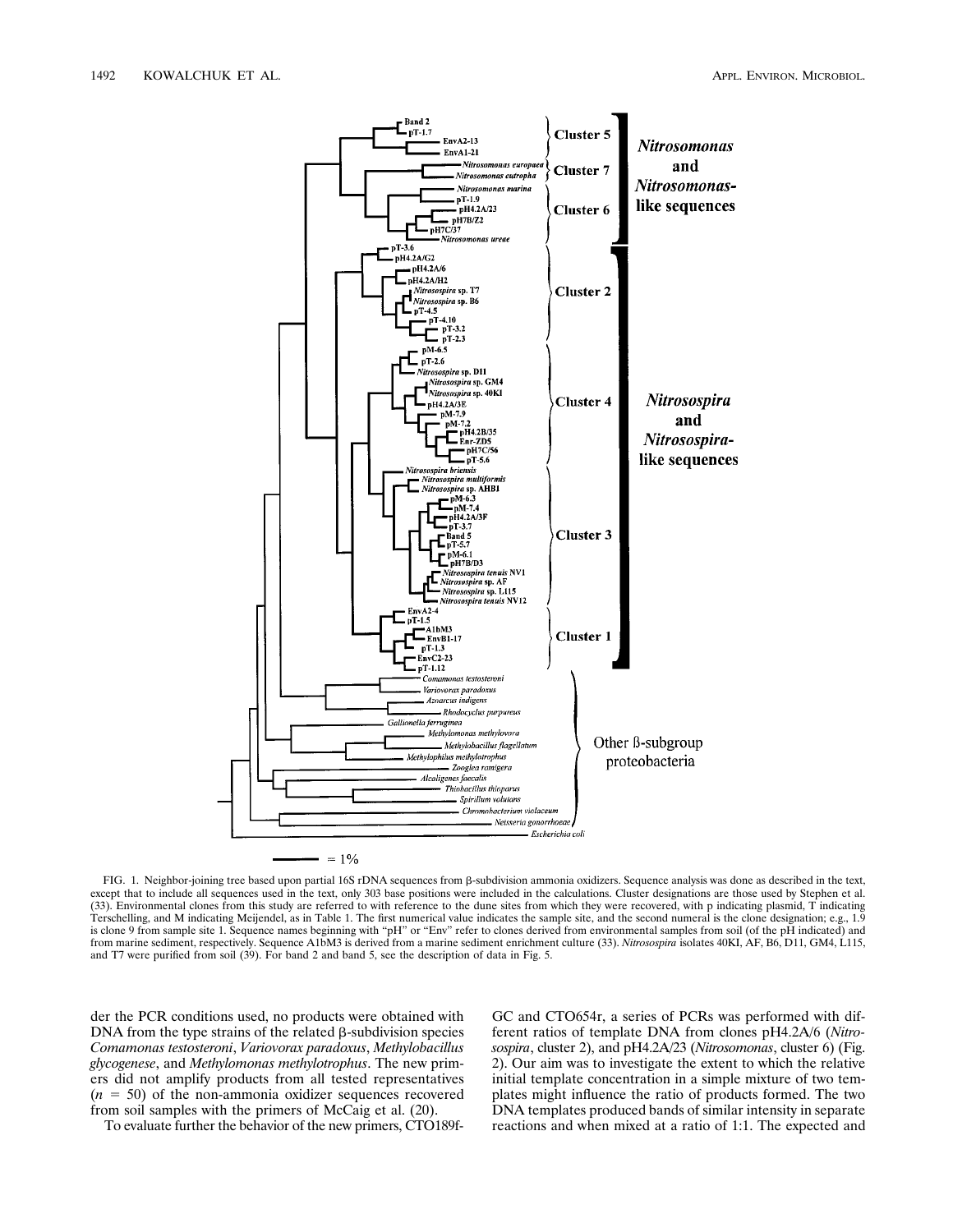

FIG. 2. DGGE of PCR products from different mixtures of two clones, pH4.2A/6 and pH4.2A/23. A DGGE gel displays the products of PCRs with different ratios of initial templates. The two cloned sequences, pH4.2A/6 (*Nitrosospira*, cluster 2) and pH4.2A/23 (*Nitrosomonas*, cluster 6) were either amplified separately (lanes 1 and 2) or mixed in the given ratios. Samples of 5  $\mu$ l were loaded for each single template PCR, and 10  $\mu$ l was loaded for each mixed reaction.

observed intensities of DGGE bands across a range of different template ratios showed some deviation from the expected values, but the observed signal was always within 25% of that expected. Thus, at least for these particular templates, the ratio of products produced by the new primers was in good agreement with the concentration of starting template. While these results are encouraging, it probably should not be assumed that such equivalence will hold for all primer-template combinations in more complex mixtures (19, 34).

**DGGE reproducibility.** As a test of reproducibility, replicate PCRs with a mixture of equal amounts of 11 clones as the template gave DGGE patterns which were indistinguishable from each other (Fig. 3, lanes C1, C2, and C3). Bands a and d (Fig. 3) represent single sequences, while bands b and  $c/c'$  each represent two comigrating sequences. These bands were quantified from lanes C1, C2, and C3 in relation to band a from lane C1, which was given a value of 1. Values for C1 were 1.00 (a), 1.81 (b), 2.03 (c/c), and 0.87 (d), which correspond to the expected values of 1, 2, 2, and 1, respectively. Equivalent values for C2 were 1.11, 2.52, 2.41, and 0.95, and those for C3 were 1.17, 2.54, 1.87, and 0.99. Thus, the observed values were within 25% of the expected values. Furthermore, DGGE patterns of PCR products from replicated environmental DNA extracts from the T-4 and T-5 dune samples showed no variation in the number of fragments and only a slight variation in the relative intensities of the same fragments in different reactions (results not shown).

**Multiple banding from single templates.** DGGE examination of PCR products amplified with the CTO189f-GC and CTO654r primers often revealed more than one band from a single unique starting template (as shown in Fig. 3). The generation of multiple bands was not entirely consistent, as can be seen if the different results for clone pH7C/56 are compared in Fig. 3 and 4. The simplest explanation of the multiple bands is that PCR with degenerate primers produced a mixture of PCR products which could be separated by DGGE. Degenerate primers are conveniently used in environmental PCR to recover all members of a target group, without compromising specificity by having to relax the annealing temperature to accommodate potential mismatches. In this study, the forward primer, CTO189f-GC, actually comprises three different sequences. However, the two variable positions are located close to the GC clamp, and analysis of the simulated melting behavior of products obtained with these primers (MacMelt version 1.0; Bio-Rad) predicted that these substitutions should not influence DGGE migration. The reverse primer contains one ambiguous site (either C or T at position 647; *E. coli* numbering [3]), and a base substitution at this position was predicted to influence the melting behavior of the PCR product molecule. Furthermore, the formation of heteroduplexes between the different sequence variants, which are probably sufficiently similar for this to occur, might introduce further complexity into the DGGE pattern. The possibility that primer ambiguities are the source of additional bands was tested by synthesizing each of the reverse primer variants separately and using them in a PCR followed by DGGE. Each single reverse primer did indeed yield a single DGGE band from cloned templates, and the respective products differed in mobility according to prediction (data not shown).

**Predictive and informational limitations of DGGE.** Analysis of the PCR products from different  $\beta$ -subdivision ammonia oxidizers and from related environmental clone sequences demonstrated that the limitations inherent in any chromatographic/electrophoresis technique apply to DGGE. Thus, while nonidentity is easy to infer when different fragment mobilities are observed, identity cannot be reliably inferred when two or more fragments have the same mobility. Figures 3, 4, and 5a show the results of DGGE analysis of PCR products from ammonia oxidizer sequences sampled from the different clusters in Fig. 1 and from the cultured strains *Nitrosospira briensis*, *Nitrosospira* sp. strain AHB1, and *Nitrosomonas europaea*. Denaturation occurred in the range of 43.0 to 46.5%



FIG. 3. DGGE analysis of variations within and between clusters. DGGE analysis was performed separately on 11 cloned 16S rDNA sequences, of which 4 show affinity with *Nitrosospira*, cluster 4 (lanes 1 to 4); 3 show affinity with *Nitrosospira*, cluster 1 (lanes 5 to 8); and 4 show affinity with *Nitrosomonas*, cluster 6 (lanes 8 to 11). C1, C2, and C3 represent three separate PCR samples, using an equimolar combination of all 11 clones as the template. Samples of 5  $\mu$ l were added for each single-sequence reaction, and 30  $\mu$ l per sample was added for mixed reactions. Clearly separated bands were quantified by using "a" from C1 as a reference (see the text). The c/c' double band was treated as a single band for the purposes of quantification.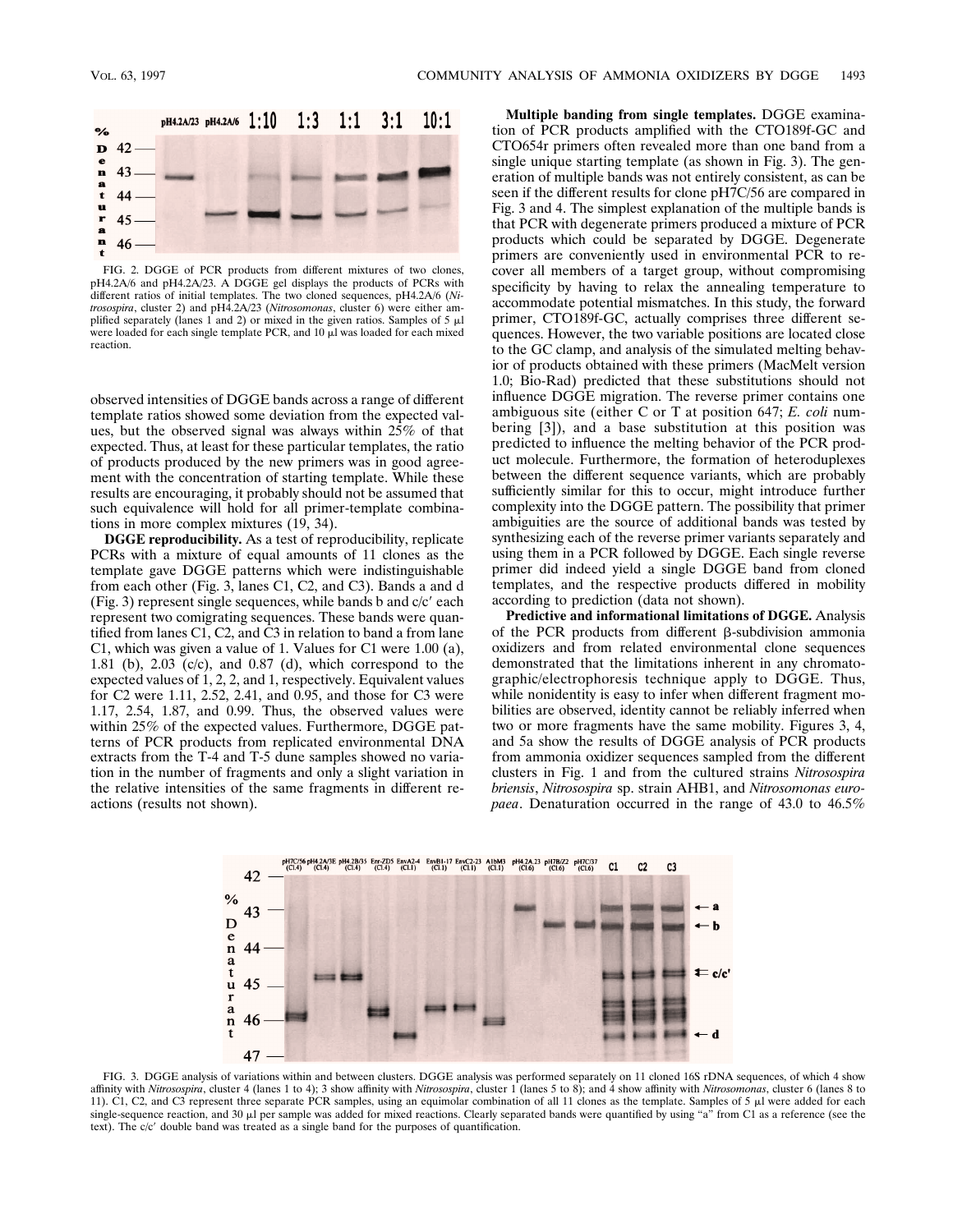

FIG. 4. DGGE of 16S rDNA fragments from different sequence clusters. Seven cloned sequences and three pure cultures, representing the seven sequence clusters of the  $\beta$ -subdivision ammonia oxidizers (33), were amplified with the CTO primer pair and run on a 38 to 50% DGGE gel. Samples were 5  $\mu$ l of an amplification reaction plus  $3 \mu l$  of loading dye per lane. The culture strains used were as follows: AHB1, *Nitrosospira* sp. AHB1; *N.bri*, *Nitrosospira briensis* C-128 (both *Nitrosospira*, cluster 3); *N.eur*, *Nitrosomonas europaea* ATCC 25978 (*Nitrosomonas*, cluster 7).

denaturant for all sequences at a constant temperature of  $60^{\circ}$ C. Many of the fragments could be distinguished from each other on the basis of their mobility, but fragments from some sequences which were known to be different exhibited very similar mobilities. For example, in Fig. 4, compare fragments from pH4.2A/G2 (*Nitrosospira*, cluster 2) with *Nitrosospira* sp. strain AHB1, *Nitrosospira briensis*, and clone pH4.2A/3F (*Nitrosospira*, cluster 3). It follows that the number of bands generated by DGGE may not accurately reflect the number of different sequences which are present in a given mixture. The observed overlap in band mobility also means that it is not generally possible to assign a band to a recognized sequence cluster without the use of further data (Table 3).

**Analysis of cloned 16S rDNA sequences recovered by PCR.** As part of an ongoing survey of the distributions and natural diversity of sequences related to  $\beta$ -subdivision ammonia oxidizers, the primers of McCaig et al. (20) were used to make gene libraries of environmental 16S rDNA PCR products from the two sand dune areas of Terschelling and Meijendel. Our aim was to compare the sequences of clones recovered from these samples with sequences recovered previously from marine samples and from acidic and neutral agricultural soil (20, 33). Before discussing these data, it must be stressed that the hypothesis that novel environmental sequences actually originate from autotrophic ammonia oxidizers is based solely upon their phylogenetic positions relative to cultured *Nitrosospira* and *Nitrosomonas* species, which uniformly possess this phenotype. It can be argued that the new sequences which fall within the known range of bona fide ammonia oxidizers are most parsimoniously interpreted as being from ammonia oxidizers. Although pure cultures are needed to confirm this inference, all bacteria isolated to date whose 16S rDNA sequences show affinity with this clade of the  $\beta$  subdivision of the *Proteobacteria* have proven to be ammonia oxidizers. The recent discovery of new ammonia oxidizers (38), whose 16S rDNA sequences are closely related to novel environmental sequences isolated previously (33), is also very encouraging. Only sequence clusters 1 and 5 now lack representatives in pure culture, and to reflect this, they are referred to as "*Nitrosospira*-like" and "*Nitrosomonas*-like," respectively (Fig. 1).

At the Terschelling site, samples were taken along a transect from the seaward dune face through to the older landward dunes. The lime-poor nature of this region has led to decalcification in the top layers of landward dune sites, which is reflected in an acidic soil pH and gives a gradient in pH across the transect (Table 1)  $(10)$ . The Meijendel samples were relatively lime rich (pH 7.6 to 7.8) and were taken from one protected seaward dune location (M-6) and one landward dune location (M-7). Autotrophic ammonia oxidation has been detected previously in all of these samples (5), and utilizes all mineralized ammonia except in the most acidic sites (T-4 and T-5) (Table 1). Thirty-four recombinant clones were randomly sampled from the different gene libraries and sequenced. Phylogenetic analysis revealed that 20 of the clones formed a strongly supported group with sequences from the  $\beta$ -subdivision ammonia oxidizers (33) (Fig. 1). All 20 of these clones also produced the expected size of PCR product when amplified with the CTO primer pair (results not shown). Fourteen clones contained sequences which were related to other members of the β subdivision of the *Proteobacteria*. Interestingly, these clones did not amplify when tested with the CTO primer pair.

All of the new ammonia oxidizer-like sequences could be placed within previously defined sequence clusters, constituting sequences from cultured strains and/or enrichments and environmental clones (Fig. 1). Interestingly, sequences from all but one of the previously recognized *Nitrosospira*-like or *Nitrosomonas*-like sequence clusters were detected (Fig. 1). No sequences which grouped within *Nitrosomonas* cluster 7, which includes the most extensively studied chemolithotrophic ammonia oxidizer, *Nitrosomonas europaea*, were recovered. The small number of clones compared limits the potential for quantitative inference, but 18 of the new sequences were related to the genus *Nitrosospira* rather than to *Nitrosomonas*. These data are compatible with previous molecular studies which have suggested that *Nitrosospira* may be more common than *Nitrosomonas* in some natural samples (13, 33).

**DGGE analysis of environmental dune samples.** The CTO primers and DGGE were also used to analyze (Fig. 5) the same DNA samples used to make the gene libraries discussed above. It appeared from these analyses that the two approaches were in good agreement, since library clones were identified which produced bands that comigrated with most of the bands detected by "community analysis" by DGGE (Fig. 5). Since we have previously shown that comigration does not ensure sequence identity for these products, the DGGE bands were excised from the gel, reamplified, and directly sequenced. All of the excised bands comprised sequences which were closely related to those of  $\beta$ -subdivision ammonia oxidizers, supporting the specificity of the CTO primer pair for this phylogenetic group. The results of the sequencing were in excellent agreement with the results based upon sequencing fragments amplified with the McCaig et al. primers (20), as sequences recovered from several of the DGGE bands were identical to the sequence of a reference clone showing the same mobility.

Sequencing of bands revealed that where doublets occurred, the upper band differed from the lower band only by a single base corresponding to the ambiguous position in the reverse primer (C or T at position 647). As expected from the predicted melting behaviors, the lower band contained the  $C \cdot G$ pair at this position.

The T-1 site (pH 7.9) produced the most distinctive DGGE pattern and was the only site for which *Nitrosomonas*-like sequences were detected. The CTO primer-generated DGGE bands contained sequences which were identical, or closely related, to *Nitrosomonas*-like library clones pT-1.7 (sequence cluster 5) and pT-1.9 (sequence cluster 6) isolated from this site. The remaining sequenced band in the T-1 sample contained a sequence which was identical to a library clone pT-1.3,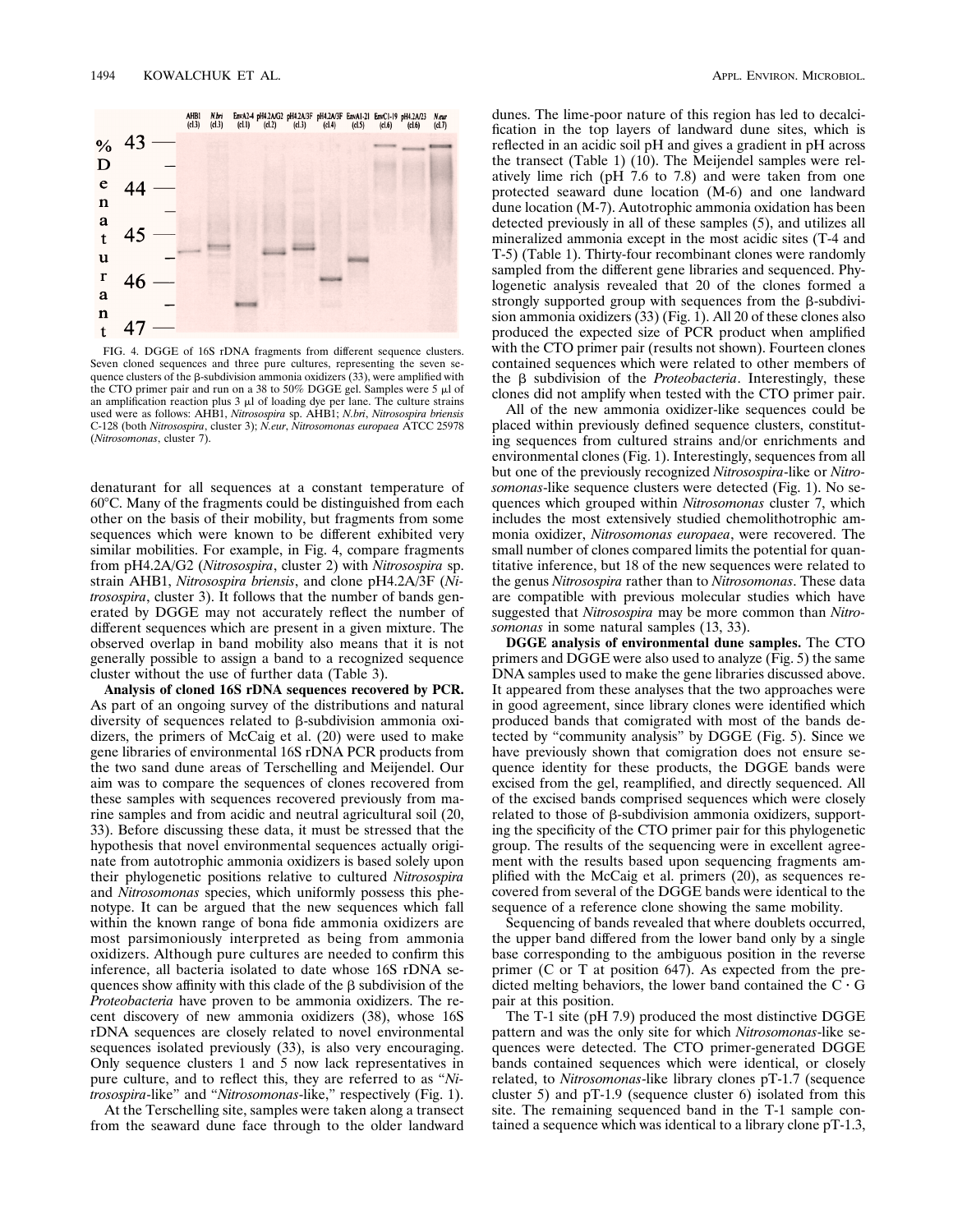

FIG. 5. DGGE of the Terschelling and Meijendel samples with representative clones. (a) DGGE analysis of DNA samples extracted from sand dune samples following PCR with the CTO primer set (lanes 1 to 7). Cloned sequences recovered from environmental sites are shown as references (lanes 8 to 13). Site descriptions can be found in Table 1. Clone designations and cluster associations are as follows: pT-1.3, *Nitrosospira*-like, cluster 1; pT-2.3, *Nitrosospira*, cluster 2; pT-5.7, *Nitrosospira*, cluster 3; pT-2.6, *Nitrosospira*, cluster 4; pT-1.7, *Nitrosomonas*-like, cluster 5; pT-1.9, *Nitrosomonas*, cluster 6. (b) Schematic drawing of the DGGE gel from panel a, showing bands which were excised for sequence analysis. Bands marked n.d. were not determined. The sequences of the numbered bands are as follows: 1, identical to the corresponding region of clone pT-1.9 (*Nitrosomonas*, cluster 6); 2, two differences (C->T at position 225 and G->A at position 461) from clone pT-1.7 (*Nitrosomonas*-like, cluster 5); 3, identical to clone pT-1.7 (*Nitrosomonas*-like, cluster 5); 4, identical to clone pT-1.3 (*Nitrosospira*-like, cluster 1); 5, two differences  $(T \rightarrow C$  at position 475 and  $C \rightarrow T$  at position 476) from clone pT-5.7 (*Nitrosospira*, cluster 3); 6, identical to clone pT-2.6 (*Nitrosospira*, cluster 4); 7, the sequence was ambiguous at 14 positions, not allowing phylogenetic placement; 8, identical to clone pT-5.7 (*Nitrosospira*, cluster 3); 9, clone pT-2.3 (*Nitrosospira*, cluster 2). Sequences which are labeled with a prime have a 1-bp difference (T for C) from the corresponding clone sequence at position 647 introduced by the ambiguity in the reverse primer (*E. coli* numbering [3]). Sequences from clones were derived from plasmids, not determined from excised bands.

which clustered with *Nitrosospira*-like sequences (sequence cluster 1) isolated from marine samples (33). This sequence was also detected as a minor band (band 4, Fig. 5) in the sample from site T-2. The T-1 site is low in nitrogen, has the lowest measured nitrogen mineralization rate, and is frequently inundated by sea spray. T-2 is also exposed to some sea spray, and this cannot be excluded as a potential source of some of the sequences detected.

The DGGE patterns obtained for sites T-2 to T-5, which represent a descending pH profile (pH 7.9 to pH 4.8 [Table 1]), were very similar. All of the sequences were *Nitrosospira*-like, mainly representing clusters 2, 3, and 4, which contain sequences previously obtained from soil clones and isolates (12, 33, 36). These data support the inferences made from the library clones that *Nitrosospira* might be more common than *Nitrosomonas* in these samples. Sequencing confirmed that some comigrating bands were identical between the samples (Fig. 5b), demonstrating that some sequences are common to multiple sites. However, one of the comigrating bands (band 7)

TABLE 3. Mobility ranges for cloned sequences from the different b-subdivision ammonia oxidizer sequence clusters*<sup>a</sup>*

| Sequence cluster             | Denaturant<br>range<br>(%) | Mean<br>denaturant<br>(%) | No. of<br>sequences<br>tested |
|------------------------------|----------------------------|---------------------------|-------------------------------|
| Nitrosospira-like, cluster 1 | 45.6–46.6                  | 46.3                      | 21                            |
| Nitrosospira, cluster 2      | 44.4–45.3                  | 44.8                      | 19                            |
| Nitrosospira, cluster 3      | $44.2 - 45.2$              | 44.7                      | 19                            |
| Nitrosospira, cluster 4      | $44.7 - 46.0$              | 45.6                      | 16                            |
| Nitrosomonas-like, cluster 5 | 44.4-45.2                  | 44.8                      | 8                             |
| Nitrosomonas, cluster 6      | $43.0 - 43.5$              | 43.2                      | 14                            |
| Nitrosomonas, cluster 7      | $43.1 - 43.6$              | 43.3                      | 3                             |

 $a<sup>a</sup>$  A total of 100 clones representing the known diversity of the  $\beta$ -subdivision ammonia oxidizers (33) were amplified with the CTO primers and subjected to DGGE. The range of denaturant within which bands derived from the different sequence clusters fell is given, along with the average denaturant percentage and number of clones tested per sequence cluster.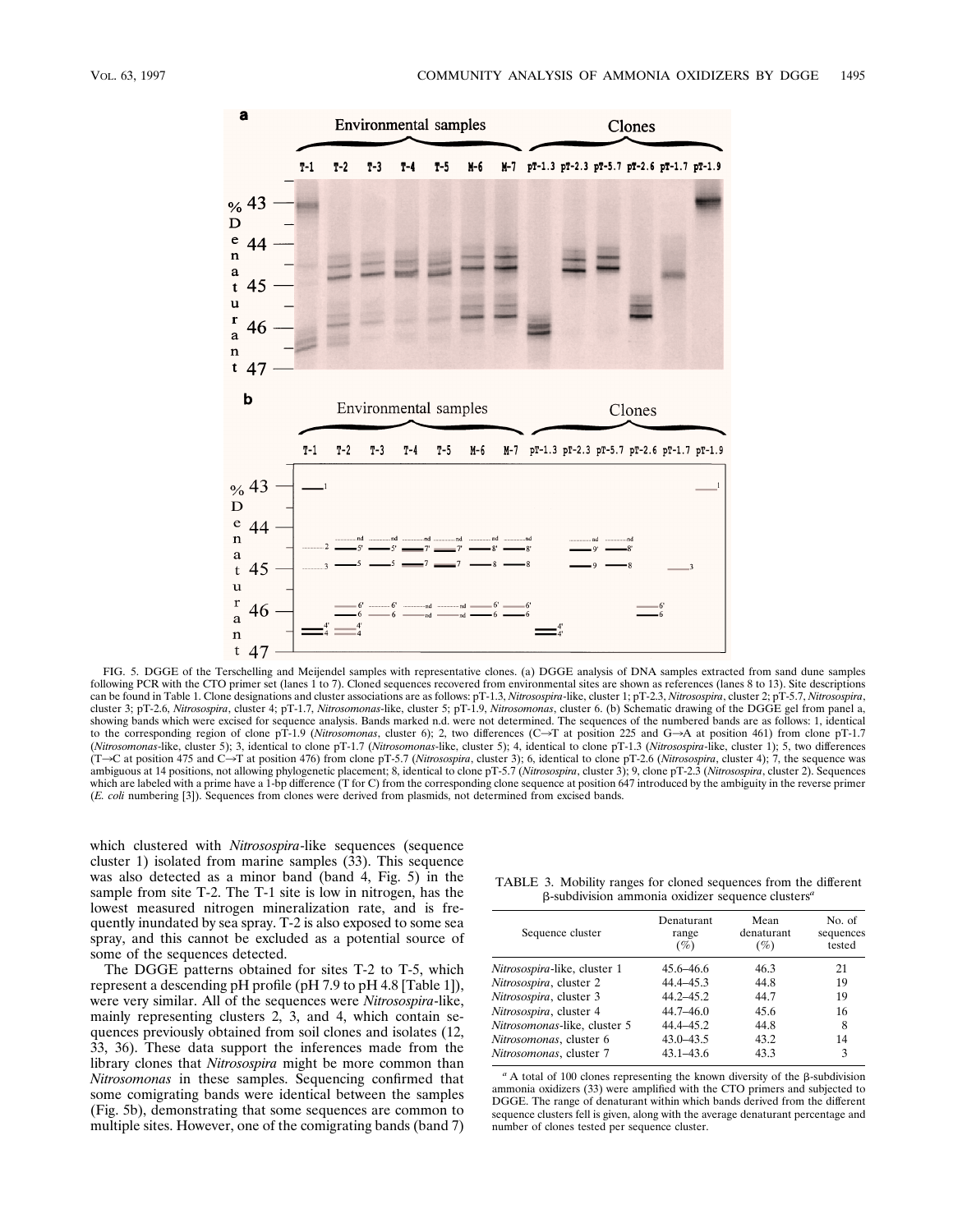comprised multiple sequences in the two most acidic samples (T-4 and T-5) but only a single identical sequence (band 5) in T-2 and T-3. The sequence of band 7 failed to resolve at a total of 14 positions, demonstrating that these bands probably comprise a mixture of sequences. Cloning is necessary to resolve further the identities of individual sequences and to determine if some resemble *Nitrosospira*-like sequences previously inferred to be more common in acidic soils (33). The use of oligonucleotide probes is also currently being evaluated for the sequence cluster determination of DGGE bands. A FastA search of the EMBL database, using the positions which could be resolved, was consistent with the sequences in band 7 being related to  $\beta$ -subdivision ammonia oxidizers. The DGGE patterns from the lime-rich M-6 and M-7 samples (pH 7.8 and 7.6) were identical as confirmed by sequencing. Some bands and sequences found in these samples were also detected in the Terschelling samples (band 6 and clone pT-5.7).

In the present study, we have shown that DGGE of specifically amplified 16S rDNA fragments is a viable technique for the analysis of  $\beta$ -subdivision ammonia-oxidizing populations in natural samples. With the help of sequence data from cloned 16S rDNA fragments and excised DGGE bands, differences could be detected between some dune soil samples differing in important environmental factors such as pH and proximity to the sea. Such data not only provide insight into the diversity and distribution of this ecologically important group of organisms but also help generate testable hypotheses regarding potential physiological differences between 16S rDNA sequence clusters and their response to changing environmental conditions.

### **ACKNOWLEDGMENTS**

We thank Paul Bodelier and Allison McCaig for critical comments on the manuscript and Hans Heilig, Arjen Speksnijder, and Onno Diekman for their interest and support.

This work was funded by a Netherlands Organization for Pure Research grant to the Netherlands Graduate School of Functional Ecology. J.R.S. was supported both by a visitors grant from the Royal Netherlands Academy of Arts and Sciences and by U.K. Natural Environmental Research Council grant GR3/8911 to J.I.P. and T.M.E.

#### **REFERENCES**

- 1. **Belser, L. W.** 1979. Population ecology of nitrifying bacteria. Annu. Rev. Microbiol. **33:**309–333.
- 2. **Bock, E., H.-P. Koops, H. Harms, and B. Ahlers.** 1991. The biology of nitrifying organisms, p. 171–200. *In* J. M. Shirley and L. L. Barton (ed.), Variations in autotrophic life. Academic Press, Ltd., London, United Kingdom.
- 3. **Brosius, J., T. L. Dull, D. D. Sleeter, and H. F. Noller.** 1981. Gene organization and primary structure of a ribosomal RNA operon from *Escherichia coli*. J. Mol. Biol. **148:**107–127.
- 4. **De Boer, W., and H. J. Laanbroek.** 1989. Ureolytic nitrification at low pH by *Nitrosospira* spec. Arch. Microbiol. **152:**935–941.
- 5. **De Boer, W., P. J. A. Klein Gunnewiek, P. Lafeber, J. D. Janse, B. E. Spit, and J. W. Woldendorp.** Antifungal properties of chitinolytic dune soil bacteria. Submitted for publication.
- 6. **De Boer, W., P. J. A. Klein Gunnewiek, and H. J. Laanbroek.** 1995. Ammonium-oxidation by a chemolithotrophic bacterium belonging to the genus *Nitrosospira*. Soil Biol. Biochem. **27:**127–132.
- 7. Edwards, U., T. Rogall, H. Blöcker, M. Emde and E. C. Böttger. 1989. Isolation and direct complete nucleotide determination of entire genes. Characterization of a gene coding for 16S ribosomal RNA. Nucleic Acids Res. **17:**7843–7853.
- 8. **Felsenstein, J.** 1993. Phylip: phylogeny inference package. University of Washington, Seattle, Wash.
- 9. **Ferris, M. J., G. Muyzer, and D. M. Ward.** 1996. Denaturing gradient gel electrophoresis profiles of 16S rRNA-defined populations inhabiting a hot spring microbial mat community. Appl. Environ. Microbiol. **62:**340–346.
- 10. **Gerlach, A., E. A. Albers, and W. Broedlin.** 1994. Development of the nitrogen cycle in the soils of a coastal dune succession. Acta Bot. Neerl. **43:**189–203.
- 11. **Gilbert, D. G.** 1993. SeqApp sequence alignment editor. Bloomington, In-

diana. (Available from the author at ftp.bio.indiana.edu.)

- 12. **Head, I. M., W. D. Hiorns, T. M. Embley, A. J. McCarthy, and J. R. Saunders.** 1993. The phylogeny of autotrophic ammonium-oxidizing bacteria as determined by analysis of 16S ribosomal RNA gene sequences. J. Gen. Microbiol. **139:**1147–1153.
- 13. **Hiorns, W. D., R. C. Hastings, I. M. Head, A. J. McCarthy, J. R. Saunders, R. W. Pickup, and G. H. Hall.** 1995. Amplification of 16S ribosomal RNA genes of autotrophic ammonium-oxidising bacteria. Microbiology **141:**2793– 2800.
- 14. **Hovanec, T. A., and E. F. DeLong.** 1996. Comparative analysis of nitrifying bacteria associated with freshwater and marine aquaria. Appl. Environ. Microbiol. **62:**2888–2896.
- 15. **Jukes, T. H., and C. R. Cantor.** 1969. Evolution of protein molecules, p. 21–132. *In* H. N. Munro (ed.), Mammalian protein metabolism. Academic Press, Inc., New York, N.Y.
- 16. **Lane, D., B. Pace, G. J. Olsen, D. A. Stahl, M. L. Sogin, and N. R. Pace.** 1985. Rapid determination of 16S ribosomal RNA sequences for phylogenetic analyses. Proc. Natl. Acad. Sci. USA **82:**6955–6959.
- 17. **MacDonald, R. M.** 1986. Nitrification in soil. Spec. Publ. Soc. Gen. Microbiol. **20:**1–16.
- 18. **Maidak, B. L., N. Larsen, M. J. McCaughey, R. Overbeek, G. J. Olsen, K. Fogel, J. Blandy, and C. R. Woese.** 1994. The Ribosomal Database Project. Nucleic Acids Res. **22:**3485–3487.
- 19. **Mathieu-Daude, F., R. Cheng, J. Welsh, and M. McClelland.** 1996. Screening of differentially amplified cDNA products from RNA arbitrarily primed PCR fingerprints using single strand conformational polymorphism (SSCP) gels. Nucleic Acids Res. **24:**1504–1507.
- 20. **McCaig, A. E., T. M. Embley, and J. I. Prosser.** 1994. Molecular analysis of enrichment cultures of marine ammonium oxidisers. FEMS Microbiol. Lett. **120:**363–368.
- 21. **Mobarry, B. K., M. Wagner, V. Urbain, B. E. Rittmann, and D. A. Stahl.** 1996. Phylogenetic probes for analyzing abundance and spatial organization of nitrifying bacteria. Appl. Environ. Microbiol. **62:**2156–2162.
- 22. **Muyzer, G., E. C. De Waal, and A. G. Uitterlinden.** 1993. Profiling complex microbial populations by denaturing gradient gel electrophoresis analysis of polymerase chain reaction-amplified genes coding for 16S rRNA. Appl. Environ. Microbiol. **59:**695–700.
- 23. **Muyzer, G., S. Hottentrager, A. Teske, and C. Wawer.** 1995. Denaturing gradient gel electrophoresis of PCR-amplified 16S rDNA. A new molecular approach to analyze the genetic diversity of mixed microbial communities, chapter 3.4.4. *In* A. D. I. Akkermans, J. D. Van Elsas, and F. J. De Bruijn (ed.), Molecular microbial ecology manual. Kluwer Academic Publishers, Dordrecht, The Netherlands.
- 24. **Myers, R. M., T. Maniatis, and L. S. Lerman.** 1987. Detection and localization of single base changes by denaturing gradient electrophoresis. Methods Enzymol. **155:**501–527.
- 25. **National Collections of Industrial and Marine Bacteria.** 1994. NCIMB catalogue of strains. National Collections of Industrial and Marine Bacteria Ltd., Aberdeen, Scotland.
- 26. **Neefs, J.-M., Y. V. de Peer, P. D. Rijk, S. Chapelle, and R. D. Wachter.** 1993. Compilation of small ribosomal subunit RNA structures. Nucleic Acids Res. **21:**3025–3049.
- 27. **Pommerening-Roeser, A., G. Rath, and H.-P. Koops.** 1996. Phylogenetic diversity within the genus *Nitrosomonas*. Syst. Appl. Microbiol. **19:**344–351.
- 28. **Prosser, J. I.** 1989. Autotrophic nitrification in bacteria. Adv. Microbiol. Physiol. **30:**125–181.
- 29. **Saitou, N., and M. Nei.** 1987. The neighbor-joining method: a new method for reconstructing phylogenetic trees. Mol. Biol. Evol. **4:**406–425.
- 30. **Sambrook, J., E. F. Fritsch, and T. Maniatis.** 1989. Molecular cloning: a laboratory manual, 2nd ed. Cold Spring Harbor Laboratory Press, Cold Spring Harbor, N.Y.
- 31. **Sheffield, V. C., D. R. Cox, L. S. Lerman, and R. M. Myers.** 1987. Attachment of a 40-base pair G+C-rich sequence (GC-clamp) to genomic DNA fragments by the polymerase chain reaction results in improved detection of single-base changes. Proc. Natl. Acad. Sci. USA **86:**232–236.
- 32. **Sprent, J. I.** 1987. The ecology of the nitrogen cycle. Cambridge University Press, Cambridge, United Kingdom.
- 33. **Stephen, J. R., A. E. McCaig, Z. Smith, J. I. Prosser, and T. M. Embley.** 1996. Molecular diversity of soil and marine 16S rDNA sequences related to b-subgroup ammonia-oxidizing bacteria. Appl. Environ. Microbiol. **62:**4147– 4154.
- 34. **Suzuki, M. T., and S. J. Giovannoni.** 1996. Bias caused by template annealing in the amplification of mixtures of 16S rRNA genes by PCR. Appl. Environ. Microbiol. **62:**625–630.
- 35. **Teske, A., C. Wawer, G. Muyzer, and N. B. Ramsing.** 1996. Distribution of sulfate-reducing bacteria in a stratified fjord (Mariager Fjord, Denmark) as evaluated by most-probable-number counts and denaturing gradient gel electrophoresis of PCR-amplified ribosomal DNA fragments. Appl. Environ. Microbiol. **62:**1405–1415.
- 36. **Teske, A., E. Elm, J. M. Regan, S. Toze, B. E. Rittmann, and D. A. Stahl.** 1994. Evolutionary relationships among ammonia- and nitrite-oxidizing bacteria. J. Bacteriol. **176:**6623–6630.